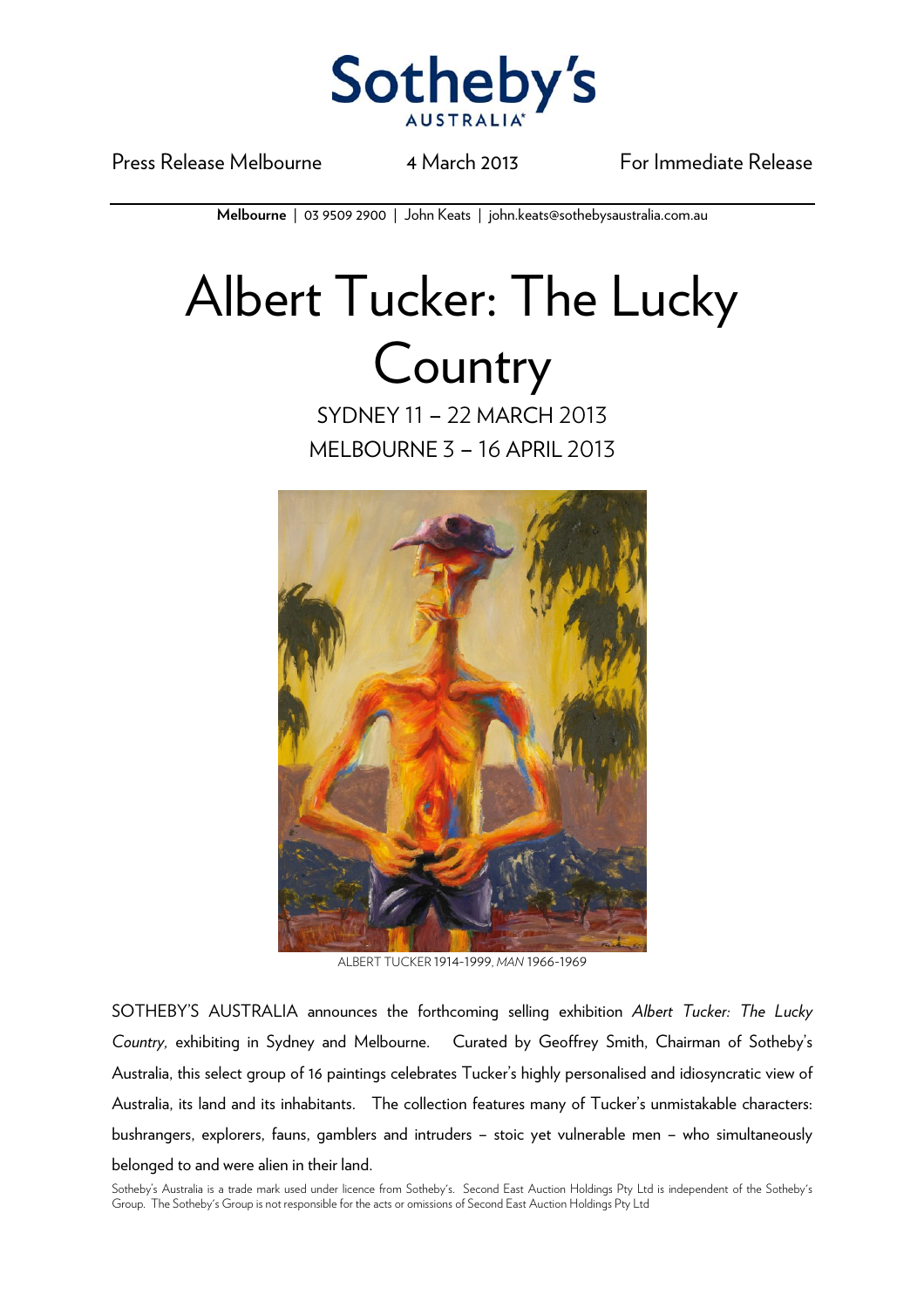

## Press Release Melbourne 14 March 2013 For Immediate Release

Tucker's Antipodean figures were initially exhibited in London and New York, with examples acquired by New York's Museum of Modern Art and Solomon R. Guggenheim Museum. They then made their Australian debut in 1960 and were toured nationally. These indelible images were acquired by state, regional, corporate and private collectors and within the next few years assumed a significant position within the iconography of contemporary and twentieth century Australian art.



A particular highlight of the exhibition is one of the artists most famous, yet rarely seen works, *The Lucky Country* 1964, which is on loan from Penguin Books (Australia) (pictured). This painting featured on the cover of Donald Horne's critically acclaimed book of the same title, published in 1964. Created especially for the publication, the image articulated Horne's comments on Australia, its people and aspirations.

Another highlight of the exhibition is the reunion of *Intruder 1* 1967-1968, *Intruder 2* 1968 and *Intruder 3* 1968, first exhibited in Tucker's solo exhibition at Instituto Nacional de Bellas Artes in Mexico in 1969 and not seen publicly for more than forty years.

With the exception of *The Lucky Country* 1964 on loan from Penguin Books (Australia), all paintings in this exhibition are available for private sale.

Geoffrey Smith, Chairman, Sotheby's Australia says 'We are very excited to be bringing together these works from such an important period in Tucker's artistic career. We are also most grateful to Penguin Books (Australia) for their generosity in lending *The Lucky Country* 1964*,* and applaud their foresight in selecting this painting as the cover for Donald Horne's publication of the same title.'

Sotheby's Australia is a trade mark used under licence from Sotheby's. Second East Auction Holdings Pty Ltd is independent of the Sotheby's Group. The Sotheby's Group is not responsible for the acts or omissions of Second East Auction Holdings Pty Ltd